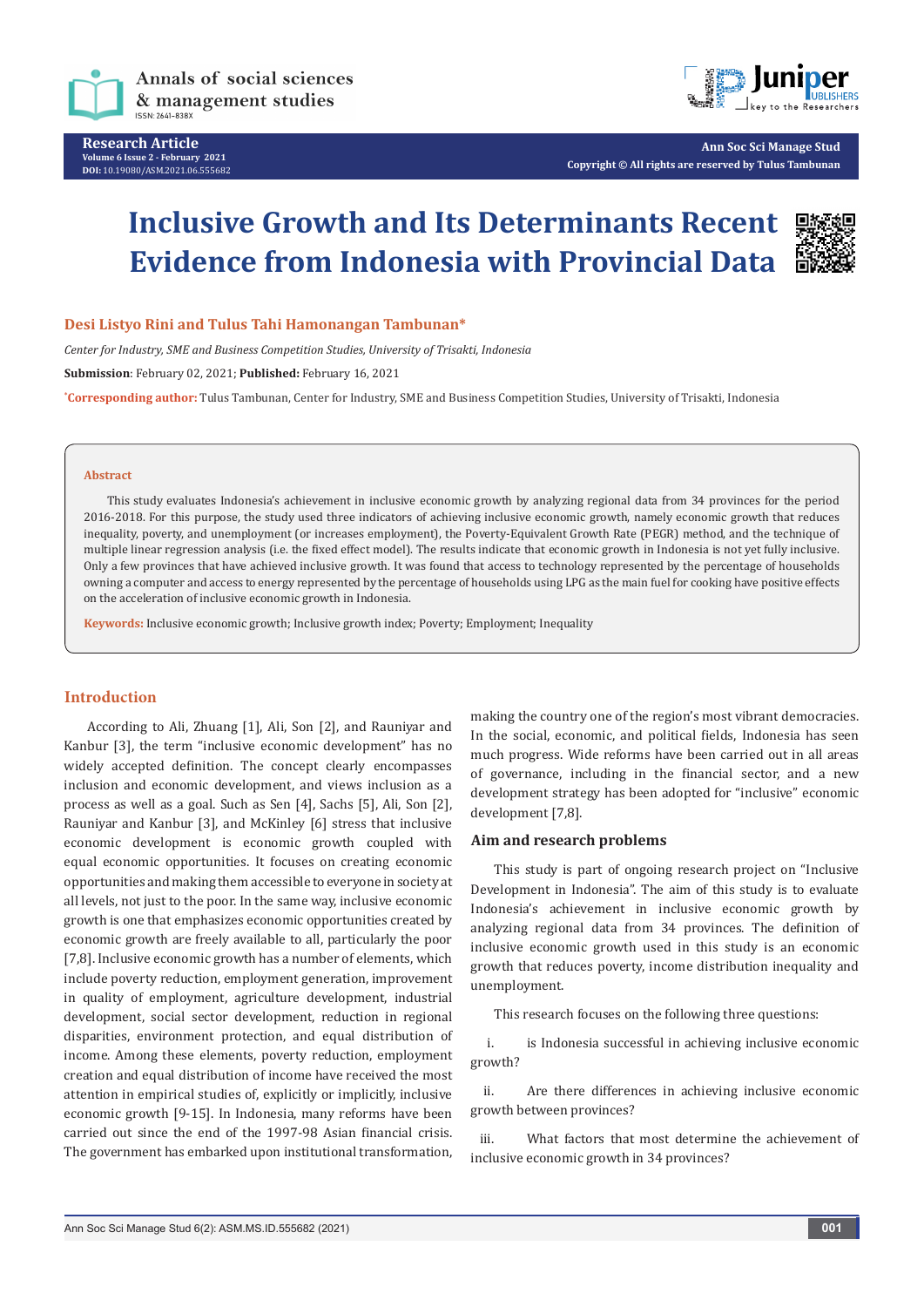#### **Determinant factors**

Until now there has not been so much research on inclusive growth at the provincial level in Indonesia. From very few empirical studies that the authors managed to find, there is only one study, namely from Sholihah (2014) who conducted an empirical research in 34 provinces for the 2008-2012 period. The result revealed that in 2008 only a few provinces showed inclusive growth, whereas during the 2009-2012 period none of the provinces experienced an inclusive growth. While other studies only examined one or a few provinces. Table 1 shows previous studies in Indonesia. Poverty and inequality are two most important indicators in

measuring the inclusiveness of an economic growth [16-24]. So, automatically the factors that directly influence poverty and inequality become important variables in analyzing inclusive economic growth. These factors are (i) access to education and healthcare [25-38]; (ii) access to capital [39-42]; (iii) employment and business opportunities (iv) access to technology [43-50]; (vi) access to raw materials [51] (vii) access to physical infrastructure as well as non-physical infrastructure or economic infrastructure such as information and communication technology [38,52]; (viii) gender equity [52-55]; and (ix) access to energy [32]. Access to all sources of poverty reduction accelerates the achievement of inclusive economic growth.

|  | Table 1: Previous Empirical Studies in Indonesia. |  |
|--|---------------------------------------------------|--|
|  |                                                   |  |

| N <sub>o</sub> | Name, Year and Title                                                                                                           | <b>Research Variables</b>                                                                                                                                                                                                       | <b>Model used</b>                                          | Conclusion                                                                                                                                                                                                                                                                                                                                                                                                                                                                                                                                                                                                        |
|----------------|--------------------------------------------------------------------------------------------------------------------------------|---------------------------------------------------------------------------------------------------------------------------------------------------------------------------------------------------------------------------------|------------------------------------------------------------|-------------------------------------------------------------------------------------------------------------------------------------------------------------------------------------------------------------------------------------------------------------------------------------------------------------------------------------------------------------------------------------------------------------------------------------------------------------------------------------------------------------------------------------------------------------------------------------------------------------------|
| $\mathbf{1}$   | Sholihah, 2014<br>Inclusive Growth:<br>Factors Affecting and<br>Its Impact on income<br>growth of Middle<br>Class in Indonesia | Per capita income<br>Government investment in physical capital<br>School participation rate<br>Physical capital<br>Inequality<br>Agricultural sector contribution<br>Inflation<br>Population<br>Economic growth<br>Unemployment | Panel & Pov-<br>erty-Equiva-<br>lent Growth<br>Rate (PEGR) | The study was conducted in 34 provinces in Indone-<br>sia in 2008-2012. it concludes that economic growth<br>in Indonesia in 2008-2012 was not inclusive. In 2008.<br>only the Special Region of Yogyakarta (DIY) and<br>the province of West Papua experienced inclusive<br>growth. In 2010, NTT, NTB, West Kalimantan, Central<br>Kalimantan, East Kalimantan and South Sulawesi<br>were provinces that experienced inclusive growth.<br>In 2009 and 2012 none of the provinces experienced<br>inclusive growth.                                                                                                |
| $\overline{2}$ | Azwar, 2016 have<br>anti-pro-poor growth<br>in Regional spending<br>Sulawesi Province and<br>the Factors Affecting it          | Health<br>PEGR and Panel<br>Economic growth<br>Unemployment<br>Education<br>Population                                                                                                                                          | Social Mobili-<br>ty Curve                                 | Factors affected inclusive growth in South Sulawesi<br>Province were health in reducing poverty and in-<br>equality. How Inclusive Growth in South and regional<br>expenditure factors that have positive influences.<br>Other factors such as unemployment, education, and<br>population have negative influences on inclusive<br>economic growth in South Sulawesi Province                                                                                                                                                                                                                                     |
| 3              | Prabandari, 2018<br>Analysis of the<br>Inclusion of Economic<br>Growth in of East<br>Java and the Factors<br>Affecting it      | Productive land<br>Labor<br>Investment<br>Income per capita<br><b>Education budget</b><br>Health budget<br>Average duration of School                                                                                           | PEGR and<br>Panel                                          | During the period 2011-2015 the inclusive growth<br>index in East Java had a declining trend. In this prov-<br>ince, three aspects of economic growth were more<br>dominant than other aspects, namely inequality, pov-<br>erty and unemployment. Management of resources<br>that can increase income per capita influenced the<br>acceleration of the realization of inclusive growth in<br>East Java. The role of the Government of East Java<br>Province through fiscal policy, in this case is the<br>education and health budget, was found effective in<br>accelerating the realization of inclusive growth |
| 4              | Cahyadi et al., 2018<br>Inclusive growth and<br>leading sector in Bali<br>Province                                             |                                                                                                                                                                                                                                 | PEGR                                                       | In general, regions with an agricultural basis tended<br>to have pro-poor growth in reducing inequality but<br>had anti-pro-poor growth in labor absorption. Mean-<br>while, areas with high tourism potential ever, it has<br>pro-poor growth in employment.                                                                                                                                                                                                                                                                                                                                                     |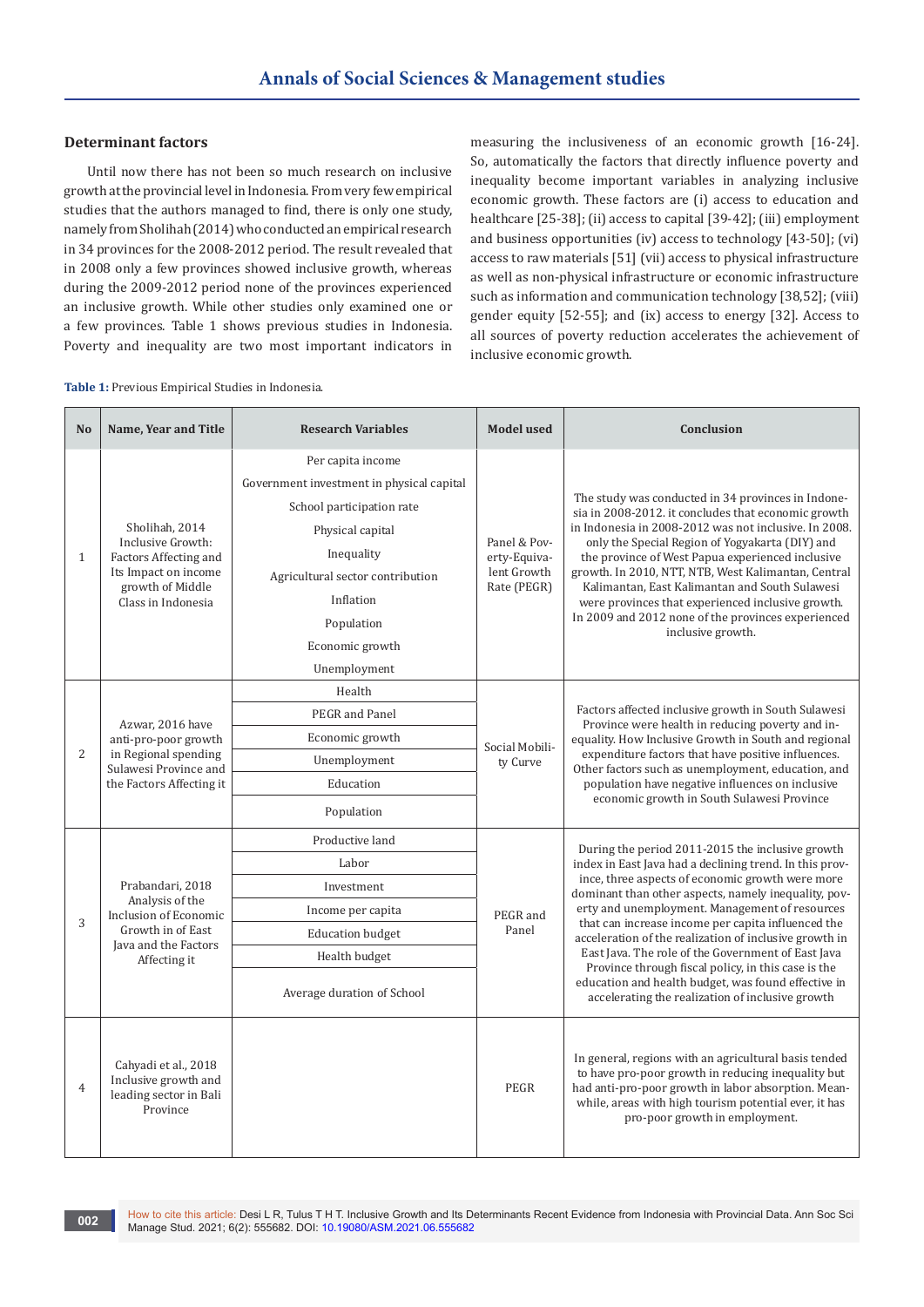#### **Theoretical framework and hypotheses**

Theoretically, there are two key channels through which economic growth affects employment and hence poverty and inequality, namely stronger output growth and increasing labor productivity in labor-intensive sectors [56,57]. In developing countries including Indonesia these sectors are agriculture, middle to low technology-based industries such as textile and garments, footwear, leather, furniture, tobacco, electronics, and food and beverages, and trade. However, from the literature review it revealed that an economic growth to be inclusive is influenced by many factors. In this study, as illustrated in Figure 1, 13 factors

are included in the analysis of inclusive growth (IG), namely school participation rate (APS), number of community health centers (PKM), life expectancy (AHH), regional health insurance (JKD), credit outstanding of micro, small and medium enterprise (MSME), percentage of households that own a computer (KMP), percentage of households accessing the internet (INT), number of local traditional markets (PSR), length of national roads (PES), percentage of households that have access to proper sanitation (SNT), percentage of households that have access to clean water (AML), electricity (DLT), and percentage of households that use liquified petroleum gas as main fuel for cooking (LPG) ).



Based on the theoretical framework, this research developed two hypotheses as follows:

H1: not all provinces in Indonesia achieved inclusive growth,

H2: all determinants have a positive and significant impact on inclusive growth.

### **Research Method and Data Sources**

The model and techniques of analysis used in this study differ according to the hypothesis being tested. For H1, the analysis model used was the Poverty-Equivalent Growth Rate (PEGR) formula adopted from several previous similar studies conducted by, among others, Klasen [58], Sholihah [47], Azwar [33], and Prabandari [49]. PEGR is often used to measure the benefits of economic growth for the poor. By adopting the PEGR concept, inclusive growth can be measured by the following formula:

$$
\mathbf{I} \hspace{-0.25em} G_{ij} = (E_{ij} \mathop{/} E_i) \, x_{j} \ \ \, (1)
$$

where:  $IG_{ii}$  = *inclusive growth coefficient* 

 $E_{ii}$  = growth of group *i* in relation to indicator *j* 

 $E_j =$  growth of indicator *j*.

By describing i from equation (1) as poverty (p), inequality (in) and labor (em), and j refers to indicators of economic growth (g), then by adopting the equation, inclusive growth can be measured by the following formula:

a) Inclusive growth index that reduces poverty (*IGp*) with the following formula:

$$
IG_p = (E_{pg} / E_p) \hat{G}_g \tag{2}
$$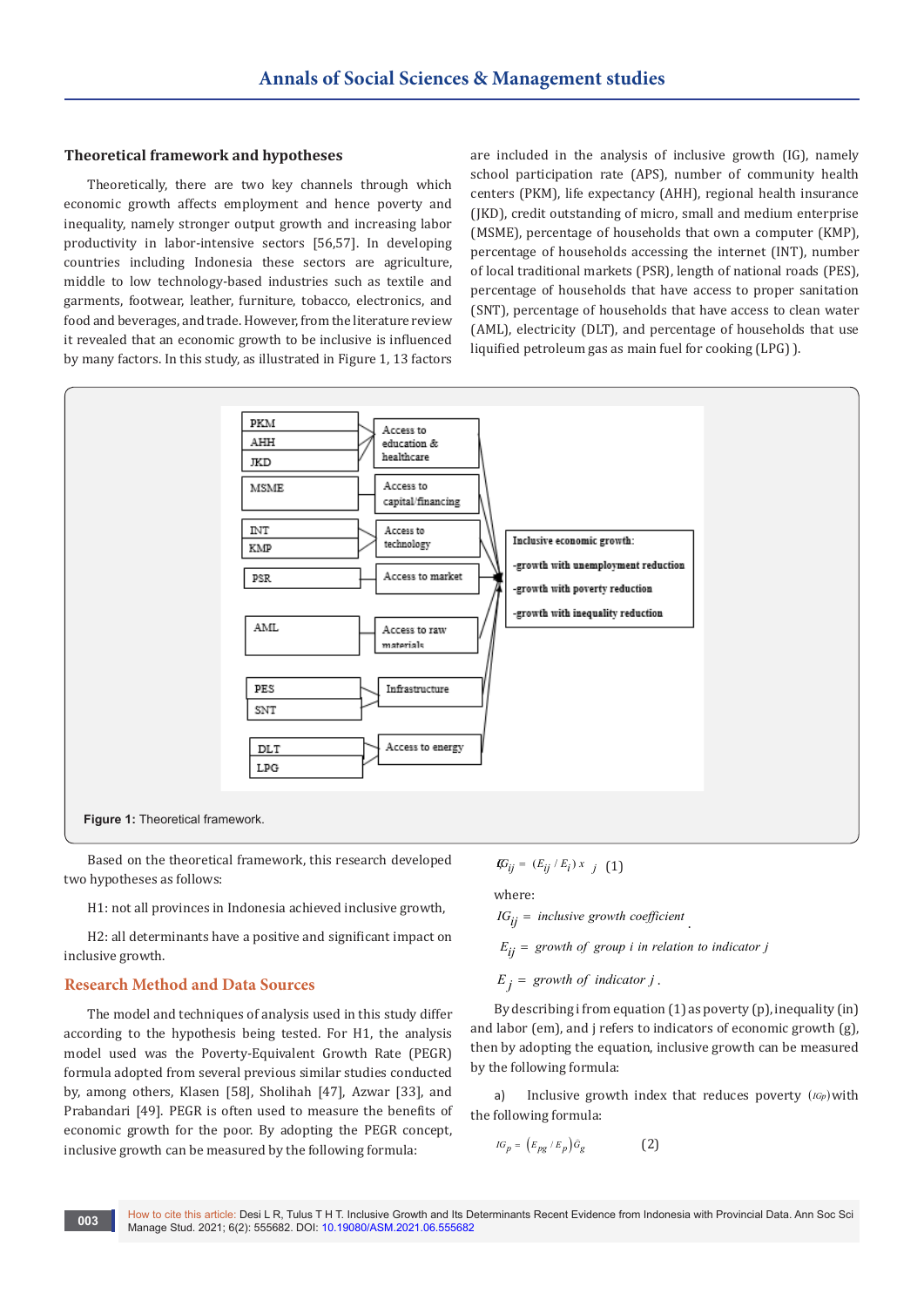b) Inclusive growth index that reduces inequality (*IGin*)with the following formula:

 $IG_{in} = (E_{in,g} / E_{in}) \hat{G}_g$  (3)

c) Inclusive economic growth index in absorbing labor (*IGem*) with the following formula:

$$
\mathit{IG}_{em} = \left(E_{em,g} \ / \ E_{em}\right) \hat{G}_{g} \qquad \text{(4)}
$$

where:

 $IG_p =$  *inclusive growth coefficient in reducing poverty* 

 $IG_{em}$  = inclusive growth coefficient in absorbing labor

 $E_p =$  poverty elasticity of average income

 $E_{p\sigma}$  = poverty elasticity of economic growth

 $E_{em, \varphi}$  = employment elasticity of economic growth

 $E_{em}$  = employment elasticity of average income

 $E_{in}$  = *inequality elasticity of average income* 

 $E_{ing}$  = *inequality elasticity of economic growth* 

 $\hat{G}_{\varphi}$  = economic growth.

*IG* index in this study is the average of the three inclusive **Table 2:** Definition of Operational Variables.

economic growth indices combined, so that:

$$
IG = \left(IG_{in} + IG_{p} + IG_{em}\right)/3\tag{5}
$$

An economic growth can be said to be inclusive if the value of *IG*  $\ge$   $\hat{G}_g$ 

For H2, the technique of multiple linear regression analysis was used. In this determinant analysis, the dependent variable is inclusive growth using index values or inclusive growth coefficients and the 13 determinants as independent variables. In a multiple linear regression classic assumption tests were performed which aimed to obtain the results of a regression estimate that meets the best linear unlimited estimator requirements, which are linear, unbiased, and minimum variables, namely, normality test, heteroscedasticity test, autocorrelation test and multicollinearity test. In accordance with the variables and research objectives, an empirical linear regression regression model can be formulated according to the inclusive growth indicator approach (the results of the PEGR analysis), as shown by equation 6, and definition of operational variables is given in Table 2.

 $IG_{it} = \alpha_{0it} + \alpha_1 APS_{it} + \alpha_2PKM_{it} + \alpha_3AHH_{it} + \alpha_4JKD_{it} + \alpha_5UMKM_{it} + \alpha_6KMP_{it} + \alpha_7INT_{it}$ 

+  $\alpha_{8}PSR_{it} + \alpha_{9}PJ_{it} + \alpha_{10}SNT_{it} + \alpha_{11}AML_{it} + \alpha_{12}DLT_{it} + \alpha_{12}LPG_{it} + e_{1it}$  (6)

| <b>Factors that Affect Inclusive Growth</b> | Variable    | <b>Definitions and Variable Units</b>                                                                                                                                                            |
|---------------------------------------------|-------------|--------------------------------------------------------------------------------------------------------------------------------------------------------------------------------------------------|
| (1)                                         | (2)         | (3)                                                                                                                                                                                              |
|                                             | APS         | the percentage of children in a particular school age group who are attending<br>school at an age appropriate to their age to the total number of children in the<br>school age group concerned. |
| Access to education & healthcare            | <b>AHH</b>  | the average number of years a person will live since that person was born                                                                                                                        |
|                                             | <b>PKM</b>  | total availability of community health center units in unit                                                                                                                                      |
|                                             | <b>IKD</b>  | assistance program for payment of health services provided by local govern-<br>ments in million Rupiah                                                                                           |
| Access to capital                           | <b>MSME</b> | principal balance of the loan ceiling agreed in the credit agreement in million<br>Rupiah                                                                                                        |
|                                             | <b>KMP</b>  | the percentage of households that have computer                                                                                                                                                  |
| Access to technology                        | <b>INT</b>  | the percentage of households that has access to the internet                                                                                                                                     |
| Access to market                            | <b>PSR</b>  | a place where people conduct trading activities in units                                                                                                                                         |
| Access to raw materials                     | AMI         | the percentage of households that have access to clean water                                                                                                                                     |
| Infrastructure                              | <b>PES</b>  | the length of any road that is open to public vehicle traffic in kilometers (km)                                                                                                                 |
|                                             | <b>SNT</b>  | percentage of households that have access to proper sanitation                                                                                                                                   |
|                                             | <b>DLT</b>  | electricity flow from the electricity transmission system to the consumer<br>(giga watt per hour/GWh)                                                                                            |
| Access to energy                            | LPG         | percentage of households that use liquified petroleum gas as main fuel for<br>cooking                                                                                                            |

This study used panel data or cross section data of 34 provinces for 2016, 2017 and 2018 from two sources, namely Bappenas (2018) for PKM variable, and the Central Statistics Agency (BPS, 2015a,b; 2016; 2017; 2018a,b,c; 2019a,b,c,d,e) for the remaining independent variables. Ideally, a dynamic model over a longer time period would be more appropriate. However, for other years, not all provinces have data for all variables.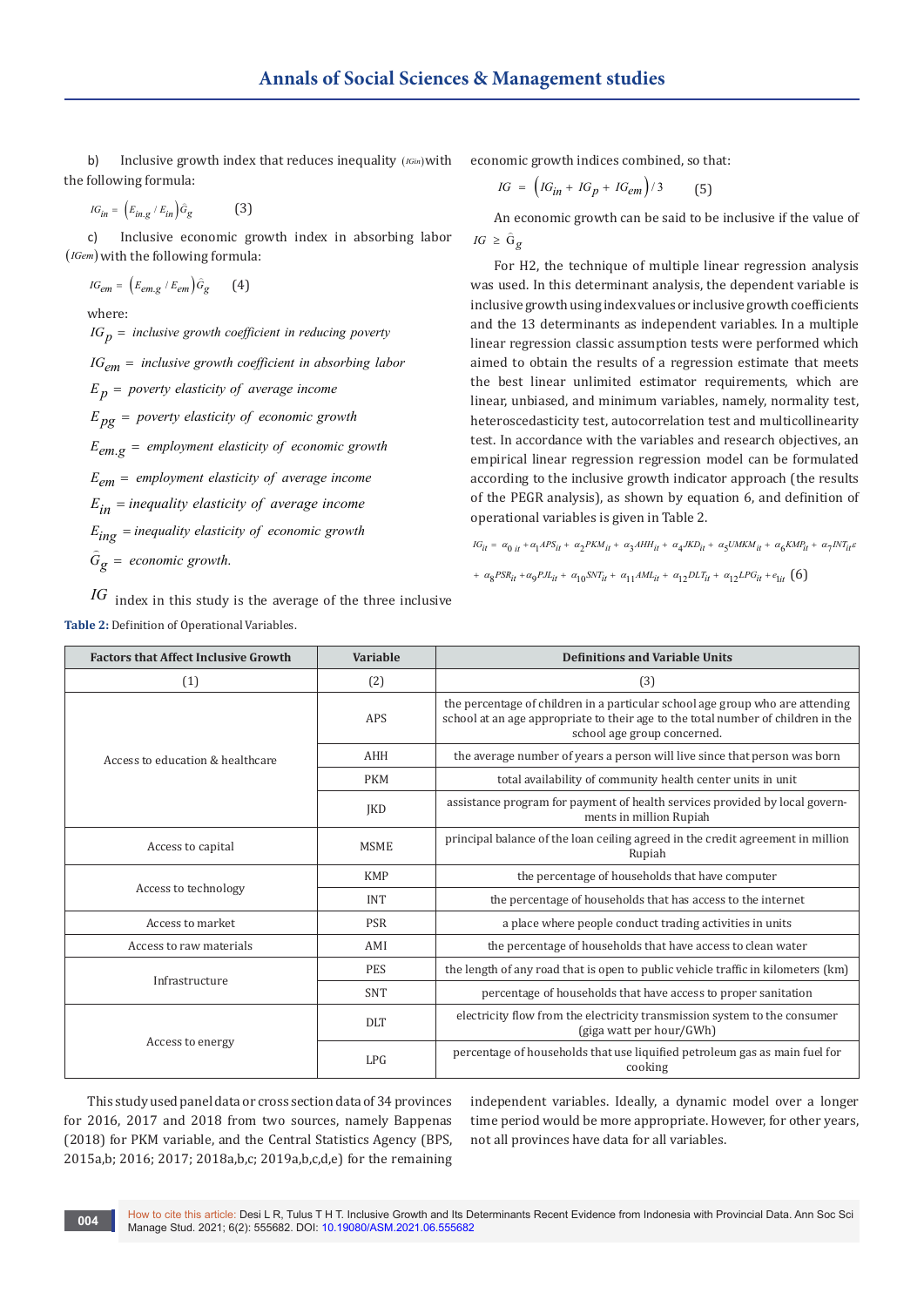#### **Findings**

#### **Economic growth, poverty, inequality, unemployment**

Since the end of the 1998 Asian financial crisis that forced the Indonesian economy to drop sharply with a growth rate of minus 13 per cent, Indonesia's economic growth rate has never exceeded 5.5 per cent compared to an average of 7 to 8 per cent that ever achieved before the crisis. However, looking at the development of the three main components of inclusive growth, it seems that Indonesia is on the right track towards inclusive growth. As can be seen in Figure 2, the level of inequality tends to decline; although it is not significant and still falls into the category of moderate inequality. Indeed, reducing inequality remains a serious problem in Indonesia which has not been easy to overcome. This may suggest that more government efforts are still needed to achieve inclusive growth. The number of poor people and the level of unemployment also shows a declining trend. Economic growth in a region can be said to be inclusive if its inclusive growth index  $(IG)$  is greater or equal to its economic growth  $(âg)$ . The results show that in 2017 and 2018 IG is below the economic growth rate although the inclusive economic index grew much faster (39%) than the increased economic growth rate (2%) during that period (Figure 3). This means that Indonesia's economic growth is not inclusive yet because only a few provinces have achieved inclusive growth during that period. Of the 68 observations (34 provinces in 2017 and 2018), only 8 observations that achieved inclusive growth. Meanwhile, as shown in Table 3, economic growth, poverty, open unemployment and inequality vary by province. To some degree, these variations reflect differences in many growth factors between provinces including the availability of resources, the average level of education of the workforce, economic structure, and infrastructure development. In 2018, the highest economic growth was achieved by Papua and West Papua ranked second. Their high growth rates were influenced greatly by the wealth of their natural resources, especially mining such as copper, gold, oil and gas.

**Table 3:** Economic Growth, Poverty, Inequality, and Unemployment by Province in 2017 and 2018.

| <b>Province</b>    |      | <b>Economic growth</b> |       | Poverty (%) | Inequality (gini ratio) |       | Unemployment (%) |      |
|--------------------|------|------------------------|-------|-------------|-------------------------|-------|------------------|------|
|                    | 2017 | 2018                   | 2017  | 2018        | 2017                    | 2018  | 2017             | 2018 |
| Papua              | 4.78 | 8.25                   | 27.76 | 27.43       | 0.398                   | 0.398 | 3.62             | 3.2  |
| West Papua         | 6.32 | 7.69                   | 23.12 | 22.66       | 0.387                   | 0.391 | 6.49             | 6.3  |
| North Maluku       | 8.3  | 7.59                   | 6.44  | 6.62        | 0.33                    | 0.336 | 5.33             | 4.77 |
| Maluku             | 5.11 | 7.39                   | 18.29 | 17.85       | 0.321                   | 0.326 | 9.29             | 7.27 |
| West Sulawesi      | 6.54 | 7.25                   | 11.18 | 11.22       | 0.339                   | 0.366 | 3.21             | 3.16 |
| Gorontalo          | 7.79 | 6.47                   | 17.14 | 15.83       | 0.405                   | 0.417 | 4.28             | 4.03 |
| South Sulawesi     | 7.74 | 6.41                   | 9.48  | 8.87        | 0.429                   | 0.388 | 5.61             | 5.34 |
| Southeast Sulawesi | 6.08 | 6.41                   | 11.97 | 11.32       | 0.404                   | 0.392 | 3.3              | 3.26 |
| Central Sulawesi   | 9.12 | 6.23                   | 14.22 | 13.69       | 0.345                   | 0.317 | 3.81             | 3.43 |
| North Sulawesi     | 6.53 | 6.12                   | 7.9   | 7.59        | 0.394                   | 0.372 | 7.18             | 6.86 |
| North Kalimantan   | 7.04 | 6.1                    | 6.96  | 6.86        | 0.313                   | 0.304 | 5.54             | 5.22 |
| East Kalimantan    | 1.62 | 6.07                   | 6.08  | 6.06        | 0.333                   | 0.342 | 6.91             | 6.6  |
| South Kalimanta    | 4.46 | 5.98                   | 4.7   | 4.65        | 0.347                   | 0.34  | 4.77             | 4.5  |
| Central Kalimantan | 5.28 | 5.78                   | 5.26  | 5.1         | 0.327                   | 0.344 | 4.23             | 4.01 |
| West Kalimantan    | 5.81 | 5.65                   | 7.86  | 7.37        | 0.329                   | 0.325 | 4.36             | 4.26 |
| West Nusa Tenggara | 0.61 | 5.5                    | 15.05 | 14.63       | 0.378                   | 0.391 | 3.32             | 3.72 |
| East Nusa Tenggara | 5.29 | 5.5                    | 21.38 | 21.03       | 0.359                   | 0.359 | 3.27             | 3.01 |
| Bali               | 4.01 | 5.48                   | 4.14  | 3.91        | 0.379                   | 0.364 | 1.48             | 1.37 |
| Aceh               | 3.55 | 5.43                   | 15.92 | 15.68       | 0.329                   | 0.318 | 6.57             | 6.36 |
| Banten             | 5.82 | 5.38                   | 5.59  | 5.25        | 0.379                   | 0.367 | 9.28             | 8.52 |
| East Java          | 5.76 | 5.37                   | 11.2  | 10.85       | 0.415                   | 0.371 | $\overline{4}$   | 3.99 |
| Central Java       | 5.4  | 5.32                   | 12.23 | 11.19       | 0.365                   | 0.357 | 4.57             | 4.51 |
| D.I.Yogyakarta     | 5.26 | 5.32                   | 12.36 | 11.81       | 0.44                    | 0.422 | 3.02             | 3.35 |
| West Java          | 5.45 | 5.3                    | 7.83  | 7.25        | 0.393                   | 0.405 | 8.22             | 8.17 |
| DKI Jakarta        | 5.84 | 5.28                   | 3.78  | 3.55        | 0.409                   | 0.39  | 7.14             | 6.24 |

How to cite this article: Desi L R, Tulus T H T. Inclusive Growth and Its Determinants Recent Evidence from Indonesia with Provincial Data. Ann Soc Sci 005 **CONFIDENTIAL CONFIDENTIAL CONSTRUCT**<br>Manage Stud. 2021; 6(2): 555682. DOI: [10.19080/ASM.2021.06.5556](http://dx.doi.org/10.19080/ASM.2021.06.555682)82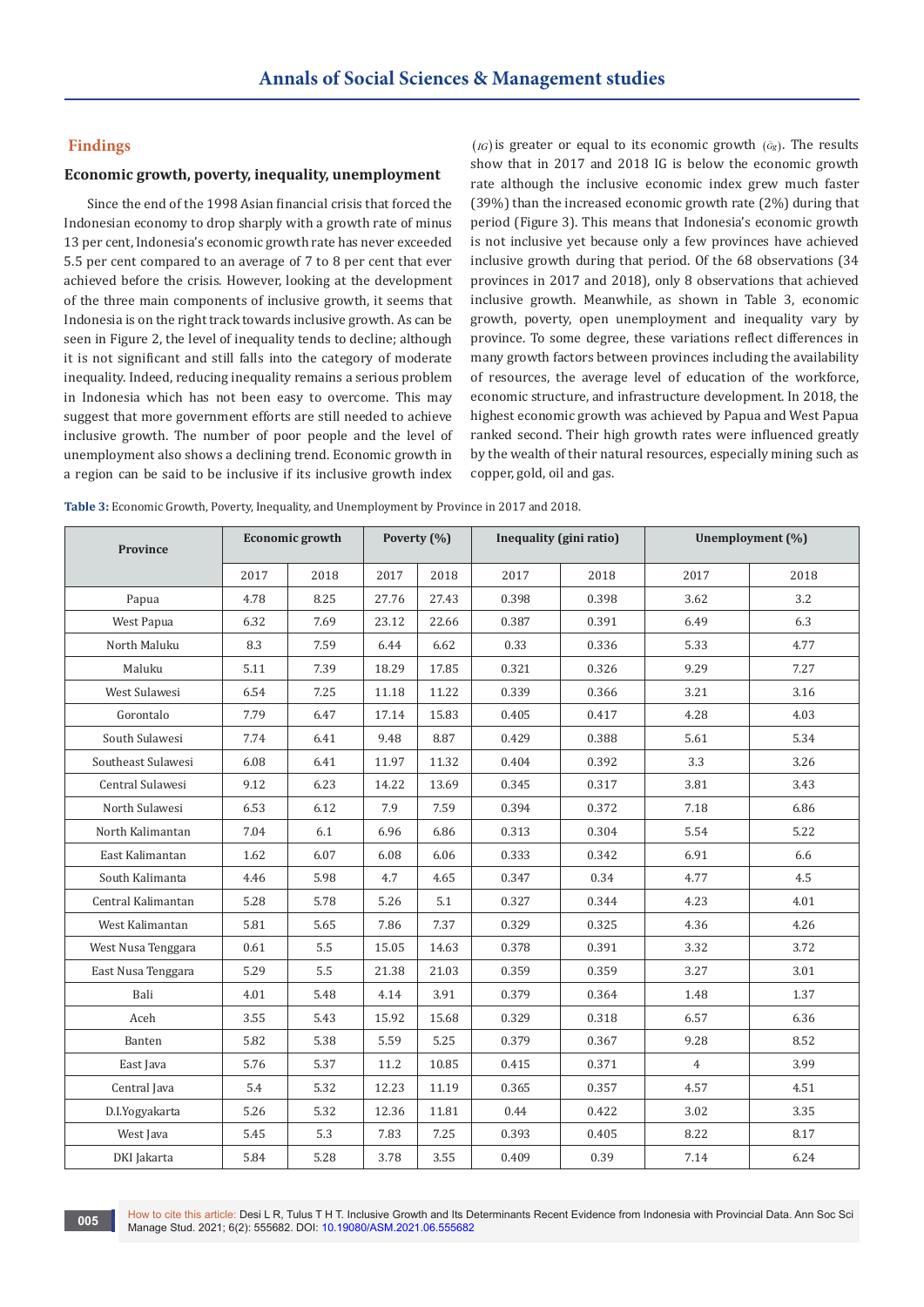# **Annals of Social Sciences & Management studies**

| Kep. Riau            | 2.56 | 5.14     | 6.13  | 5.83  | 0.359 | 0.339 | 7.16 | 7.12 |
|----------------------|------|----------|-------|-------|-------|-------|------|------|
| Kep. Bangka Belitung | 2.91 | 5.07     | 5.3   | 4.77  | 0.276 | 0.272 | 3.78 | 3.65 |
| Lampung              | 5.3  | 4.77     | 13.04 | 13.01 | 0.333 | 0.326 | 4.33 | 4.06 |
| Bengkulu             | 4.59 | 4.76     | 15.59 | 15.41 | 0.349 | 0.355 | 3.74 | 3.51 |
| South Sumatra        | 5.97 | 3.7      | 13.1  | 12.82 | 0.365 | 0.341 | 4.39 | 4.23 |
| Jambi                | 5.2  | 1.28     | 7.9   | 7.85  | 0.334 | 0.335 | 3.87 | 3.86 |
| Riau                 | 2.53 | 0.18     | 7.41  | 7.21  | 0.325 | 0.347 | 6.22 | 6.2  |
| West Sumatra         | 5.41 | $-1.43$  | 6.75  | 6.55  | 0.312 | 0.305 | 5.58 | 5.55 |
| North Sumatra        | 5.56 | $-17.79$ | 9.28  | 8.94  | 0.335 | 0.311 | 5.6  | 5.56 |
| Indonesia            | 5.22 | 5.05     | 10.12 | 9.66  | 0.391 | 0.384 | 5.5  | 5.34 |

Sources: BPS (2015a; 2016; 2017; 2018a,b; 2019b,c,d,e)





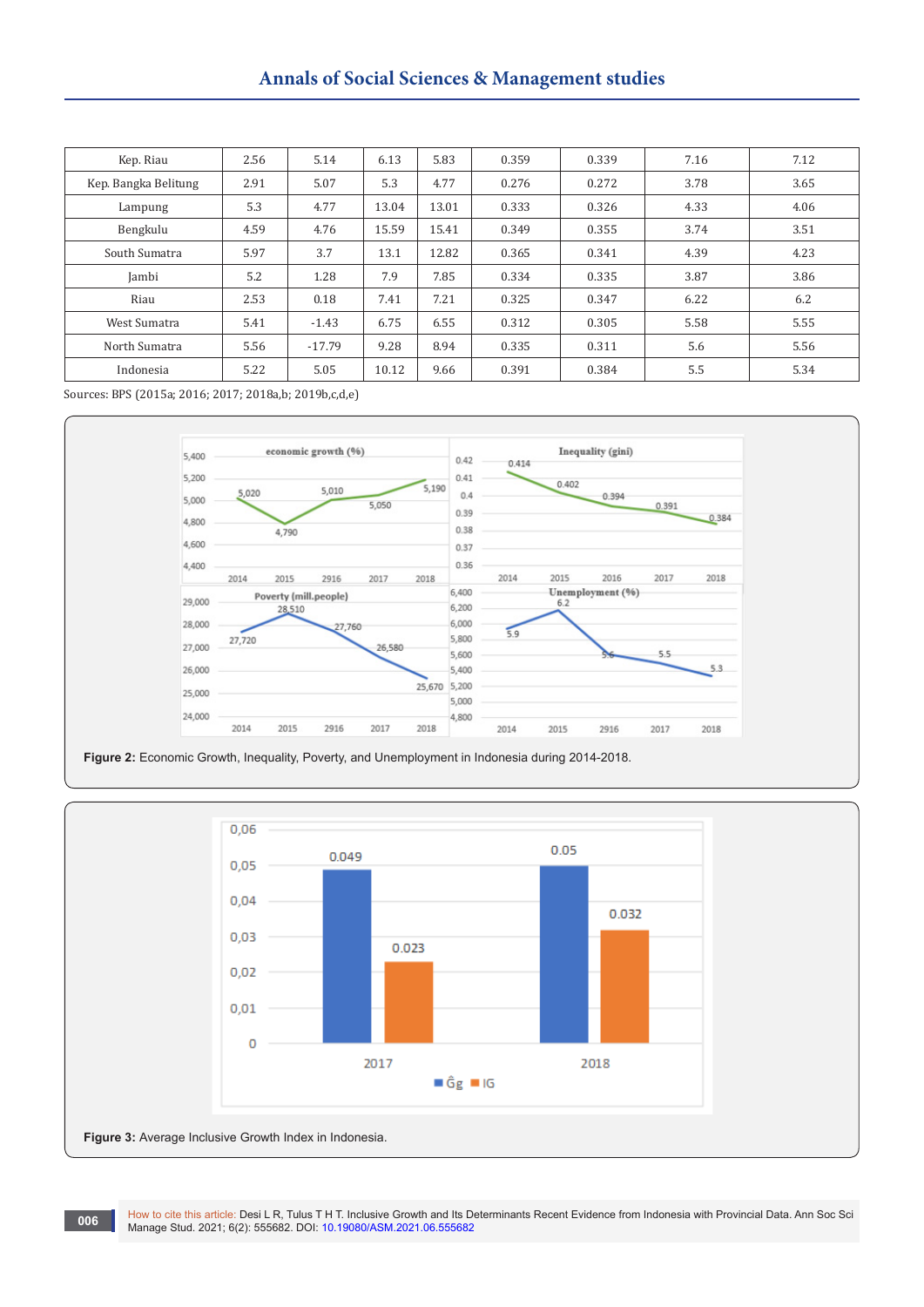#### **Inclusive growth index**

As already explained in the metodology, in this study three coefficients of the inclusive growth index were analyzed using provincial data. First, the coefficient of economic growth that reduces poverty. Economic growth is said to be inclusive if the *IGp* coefficient is greater or equal to the *Gg* coefficient. Second, the coefficient of economic growth that reduces inequality. Economic growth is inclusive if the  $IG_{in}$  coefficient is greater or equal to the Gg coefficient. Third, the coefficient of economic growth that increases labor absorption. Economic growth is considered inclusive if the *IG<sub>em</sub>* coefficient is greater or equal to the <sup>G<sub>g</sub></sup> coefficient. With respect to poverty. the results show that

in 2017 only four provinces had achieved inclusive growth and increased to seven provinces in 2018 (Table 4). It is obvious that most provinces in Indonesia have economic growth that is not yet inclusive in reducing poverty. Their *IGp* coefficient is positive but smaller than their  $G_{\epsilon}$  coefficient, meaning that poverty continued to decrease, but only a small portion of the poor did benefit from the growth. North Kalimantan, the newest province in Indonesia, has negative coefficients in both years. This means that economic growth was enjoyed by people who were not poor (anti poor). A negative coefficient also indicates that economic growth cannot explain its role in reducing poverty, and even tends to exacerbate poverty [58-60].

| Table 4: Economic Growth and Inclusive Growth by Province, 2017-2018. |  |
|-----------------------------------------------------------------------|--|
|-----------------------------------------------------------------------|--|

|                      | <b>Period</b>    |                |                |         |  |  |  |
|----------------------|------------------|----------------|----------------|---------|--|--|--|
| Province             | 2017             |                | 2018           |         |  |  |  |
|                      | IG               | Gg             | IG             | Gg      |  |  |  |
| Aceh                 | 0.02             | 0.04           | 0 0 3          | 0.05    |  |  |  |
| North Sumatra        | 0.04             | 0.05           | 0.04           | 0.05    |  |  |  |
| Riau                 | 0.01             | 0.03           | 0.03           | 0.02    |  |  |  |
| Jambi                | 0.01             | 0.05           | 0.04           | 0.05    |  |  |  |
| South Sumatra        | 0.01             | 0.05           | 0.03           | 0.06    |  |  |  |
| Bengkulu             | 0.01             | 0.05           | 0.04           | 0.05    |  |  |  |
| Lampung              | 0.01             | 0.05           | 0.04           | 0.05    |  |  |  |
| Kep. Bangka Belitung | $\boldsymbol{0}$ | 0.04           | 0.05           | 0.04    |  |  |  |
| Kep. Riau            | 0.02             | 0.02           | 0.02           | 0.04    |  |  |  |
| DKI Jakarta          | $-0.01$          | 0.06           | 0.03           | 0.06    |  |  |  |
| West Java            | 0.04             | 0.05           | 0.04           | 0.05    |  |  |  |
| Central Java         | 0.03             | 0.05           | 0.03           | 0.05    |  |  |  |
| DI Yogyakarta        | 0.02             | 0.05           | 0.03           | 0.06    |  |  |  |
| East Java            | 0.03             | 0.05           | 0.03           | 0.05    |  |  |  |
| Banten               | 0.01             | 0.06           | 0.03           | 0.06    |  |  |  |
| Bali                 | 0.01             | 0.05           | 0.03           | 0.06    |  |  |  |
| West Nusa Tenggara   | 0.01             | $\overline{0}$ | $\overline{0}$ | $-0,05$ |  |  |  |
| East Nusa Tenggara   | 0.03             | 0.05           | 0.03           | 0.05    |  |  |  |
| West Kalimantan      | 0.01             | 0.05           | 0.04           | 0.05    |  |  |  |
| Central Kalimantan   | 0.01             | 0.07           | 0.05           | 0.05    |  |  |  |
| South Kalimantan     | 0.02             | 0.05           | 0.03           | 0.05    |  |  |  |
| East Kalimantan      | $\boldsymbol{0}$ | 0.03           | 0.03           | 0.03    |  |  |  |
| North Kalimantan     | $-1.76$          | 0.07           | $-17,23$       | 0.06    |  |  |  |
| North Sulawesi       | $\boldsymbol{0}$ | 0.06           | 0.04           | 0.06    |  |  |  |
| Central Sulawesi     | $\mathbf{0}$     | 0.07           | 0.03           | 0.06    |  |  |  |
| South Sulawesi       | 0,01             | 0.07           | 0.04           | 0.07    |  |  |  |
| Southeast Sulawesi   | $\boldsymbol{0}$ | 0.07           | 0.03           | 0.06    |  |  |  |
| Gorontalo            | 0.02             | 0.07           | 0.04           | 0.06    |  |  |  |
| West Sulawesi        | 0.01             | 0.06           | 0.04           | 0.06    |  |  |  |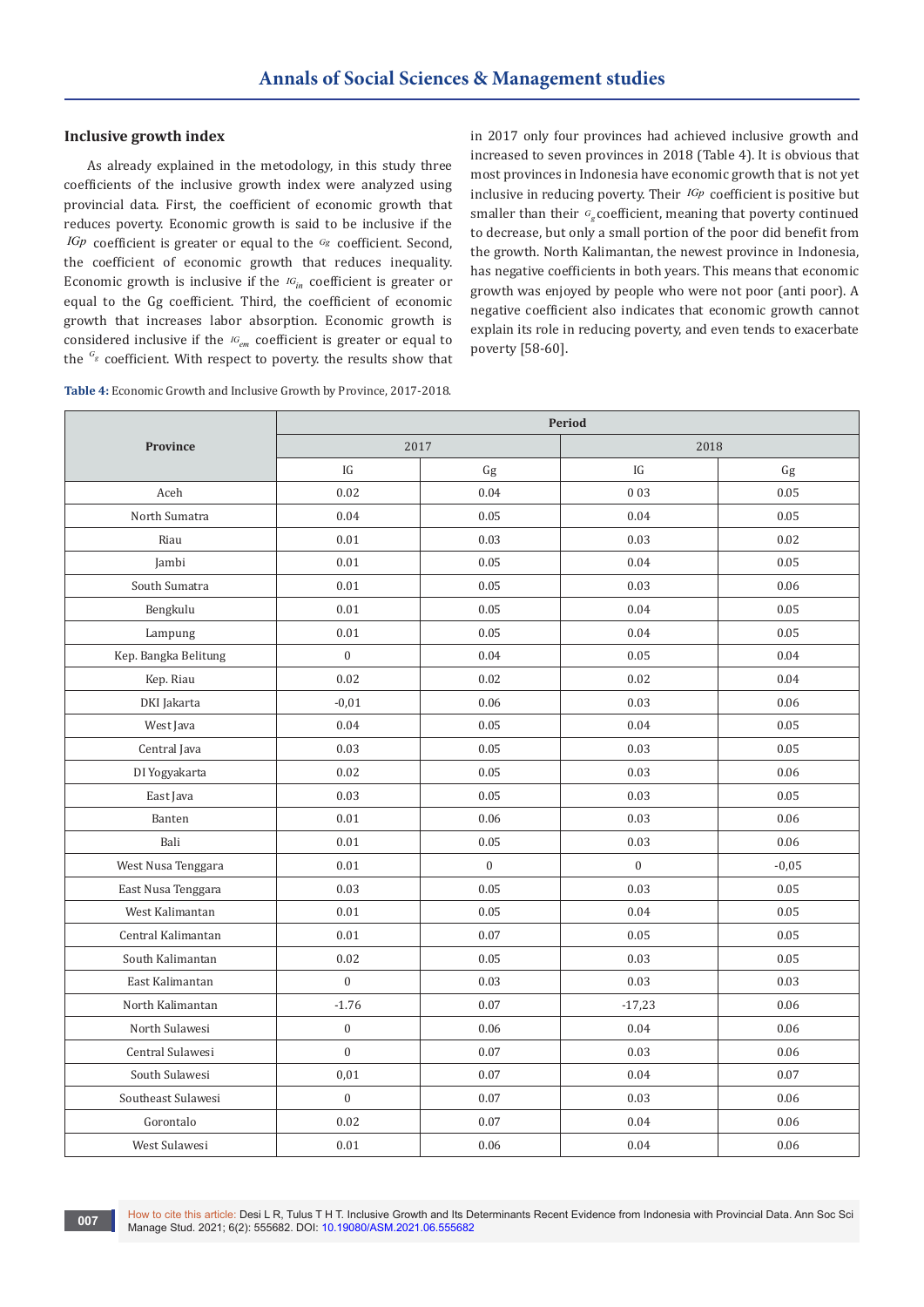| Maluku       |      | 0.06 | 0.04 | 0.06 |
|--------------|------|------|------|------|
| North Maluku | 0.02 | 0.07 | 0.03 | 0.08 |
| West Papua   | 0.03 | 0.04 | 0.04 | 0.06 |
| Papua        | 0.04 | 0.05 | 0.03 | 0.07 |

With respect inequality, in 2017 there were four provinces that had achieved inclusive growth, i.e. Kep province. Riau, West Nusa Tenggara, West Papua and Papua and increased in 2018 to six provinces, i.e. Riau, Jambi, Kep. Bangka Belitung, West Java, West Nusa Tenggara and East Kalimantan. Kep Riau, Papua and West Papua failed to maintain their inclusive growth in 2018. Whereas the province of West Nusa Tenggara was able to maintain its inclusive growth in reducing inequality for two years in a row. Regarding employment or unemployment, in 2017 there were  $0.001535AML + 0.015971DLT + 0.006703LPG$  (7) five provinces that have achieved inclusive growth in increasing employment, i.e. North Sumatra, Kep. Riau, West Java, East Java and North Kalimantan, and increased in 2018 to seven provinces, i.e. North Sumatra, Riau, Kep. Bangka Belitung, Central Kalimantan, East Kalimantan, Gorontalo and Maluku. Overall, the number of provinces with inclusive growth increased between from only 2 in 2017 to 4 in 2018. North Kalimantan was the only province that experienced a drop in  $IG$  from  $-1.76$  in 2017 to  $-17.23$  in 2018 [61-72].

This was mainly due to a significant decline of *IGp* from -5.44 in 2017 to -51.76 years 2018.

Next, Chow test and Hausman test were performed to determine the panel model to be used, and the results show that the probability value of Chi-Square is smaller than 0.05. This means that a more appropriate model to be used to estimate the effect of independent variables on IG is the fixed effect model. The estimation results are as follows:

 $IGi$ t = 0,083799 + 0,009339 APS + 0,105092 lnPKM +  $(0,035748)$  AHH + 0,001071JKD +  $(0,076630)$  lnUMKM

 $+$   $(0,009991)$  KMP  $+$   $0,0007471N$ T  $+$   $(0,005871)$  InPSR  $+$   $0,147089$ InPJL  $+$   $0,000132$ SNT  $+$ 

Finally, two tests were carried out, namely the individual parameter significance test (t-test) to see whether each of these independent variables individually affected IG significantly, and the simultaneous significance test (F-test) to see whether all of these independent variables together affected IG significantly (Table 5). The results of the t-test show that there are only two variables whose probability value is smaller than 0.05, which means that each of them significantly affect the *IG* , namely the percentage of households that own computer and the percentage of households that use LPG as fuel for cooking. While the F-test results show a probability value smaller than 0.05, which means that together all these independent variables have a significant effect on *IG* .

**Table 5:** Fixed Effect Estimation Results.

| Variable                              | Coefficient | <b>Std Error</b>   | t-Statistic | Prob.    |  |  |  |
|---------------------------------------|-------------|--------------------|-------------|----------|--|--|--|
| C                                     | 0.118414    | 3.720069           | 0.031831    | 0.9749   |  |  |  |
| LPG                                   | 0.006703    | o, 002569          | 2.609054    | 0.0164   |  |  |  |
| <b>LNDLT</b>                          | 0.015971    | 0.019689           | 0.811175    | 0.4264   |  |  |  |
| SNT                                   | 0.000132    | 101957             | 0.067576    | 0.9468   |  |  |  |
| AML                                   | 0.001535    | 0.002305           | 0.665836    | 0.5128   |  |  |  |
| LNPJL                                 | 0.147089    | 0.204421           | 0.719541    | 0.4797   |  |  |  |
| LNPSR                                 | $-0.00587$  | 0.011634           | $-0.50462$  | 0.6191   |  |  |  |
| <b>INT</b>                            | 0.000747    | 0.00088            | 0.848918    | 0.4055   |  |  |  |
| <b>KMP</b>                            | $-0.00999$  | 0.004619           | $-2.1632$   | 0.0422   |  |  |  |
| <b>LNUMKM</b>                         | $-0.076630$ | 103327             | $-0.74163$  | 0.4665   |  |  |  |
| <b>JKD</b>                            | 0.001071    | 100997             | 1.074056    | 2950     |  |  |  |
| <b>LNPKM</b>                          | 0.105092    | 0.058352           | 1.801       | 861      |  |  |  |
| AHH                                   | $-0.03575$  | 0.051418           | $-0.69524$  | 0.4945   |  |  |  |
| <b>APS</b>                            | 0.009339    | 0.020845           | 0.447996    | 0.6587   |  |  |  |
| <b>Ettects Specification</b>          |             |                    |             |          |  |  |  |
| Cross-section fixed (dummy variables) |             |                    |             |          |  |  |  |
| R-squared                             | 0.870438    | Mean dependent var |             | 0.027571 |  |  |  |
| Adjusted R-squared                    | 0.586635    | S.D. dependent var |             | 29865    |  |  |  |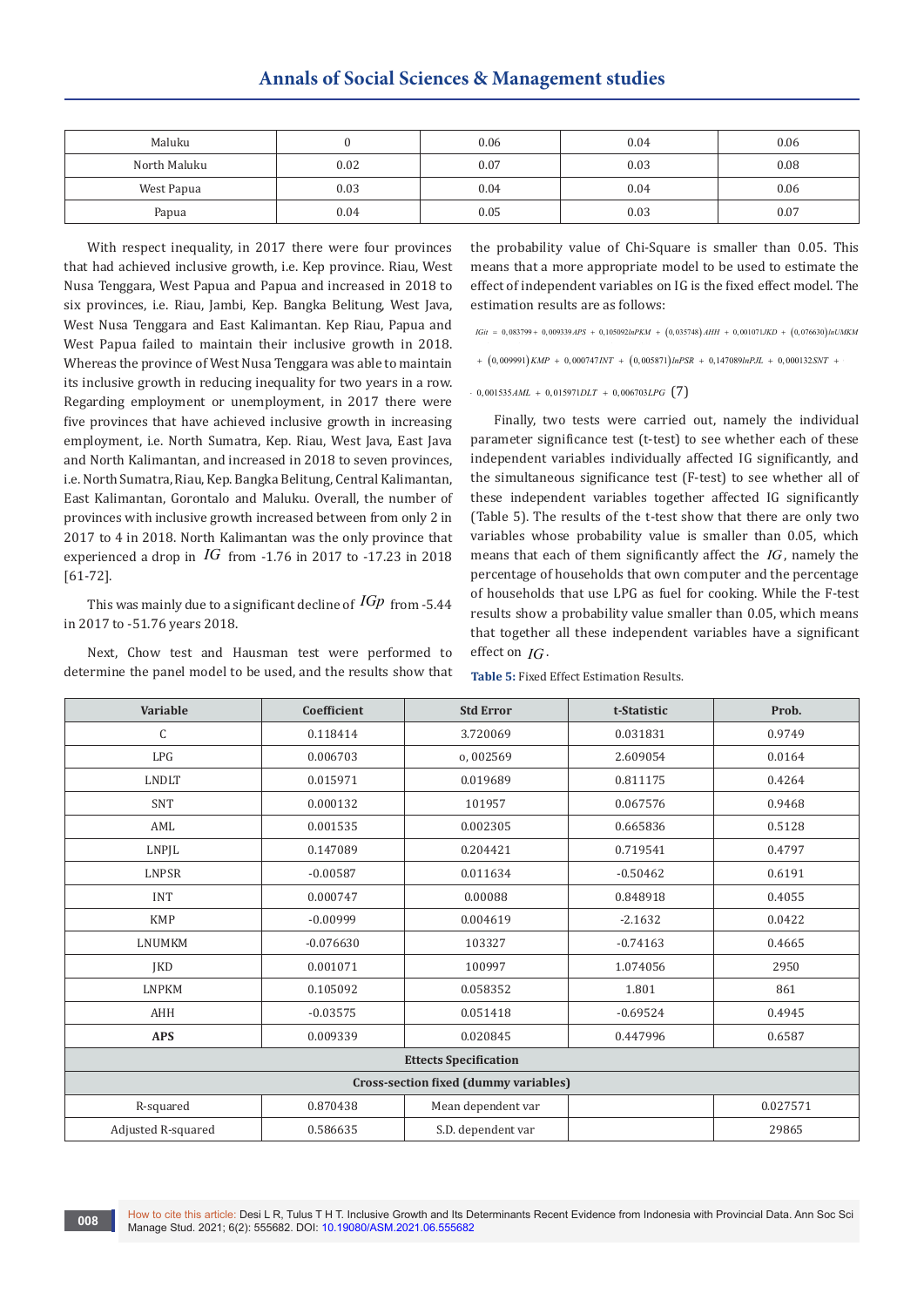| S.E. of regression | 0.019201 | Akaike info criterion |  | -.4.860343 |
|--------------------|----------|-----------------------|--|------------|
| Sum squared resid  | 0.007742 | Schwarz criterion     |  | $-3.32627$ |
| Log likelihood     | 2122516  | Hannan-Quinn criter   |  | -4252496   |
| F-statistic        | 3.067048 |                       |  |            |
| Prob(F-statistic)  | 0.003509 | Durbin-Watson stat    |  | 3.885714   |

## **Conclusion and Research Limitation**

There are two important findings from this research. First, although at the national level poverty, inequality and unemployment continued to decline, the economic growth in Indonesia is not yet fully inclusive. The average inclusive growth index in Indonesia is still below the average economic growth. Meanwhile the achievement of inclusiveness at the regional level shows different results between provinces. However, looking at the average index value of inclusive growth, at least during the 2017-2018 period, IG Indonesia shows an upward trend. In 2017 the provinces that had experienced inclusive growth were Kep Riau and West Nusa Tenggara, and in 2018 were Kep. Bangka Belitung, West Nusa Tenggara, East Kalimantan and Riau. So, it can be concluded that Indonesia is well in a good track. Second, the percentage of households that own computer that represents households' access to technology and the percentage of households that use LPG gas as the main fuel for cooking that represents their access to energy are two factors that have strong influences in accelerating the realization of inclusive growth in Indonesia. However, this research has some limitations which are the followings:

i) this study only used thirteen variables, i.e school participation rate, number of Puskesmas, life expectancy, regional health insurance, road length, number of traditional markets, number of households that own computers, users of the Internet, access to proper drinking water, access to proper sanitation, electricity distribution, and the use of LPG fuel for cooking. It is most likely that there are still many other determinants of inclusive economic growth at the provincial level but not included in this study due to data problem,

ii) the time frame used is only 2017-2018. Ideally, a dynamic model over a longer time period would be more appropriate. However, for other years, not all provinces have data for all variables,

iii) the data used is provincial data. If the study population is regencies or cities throughout Indonesia (if data are available), the results will be different.

#### **References**

- 1. Ali I, Zhuang J (2007) Inclusive Growth toward a Prosperous Asia: Policy Implications. ERD Working Paper Series No. 97. Manila: Asian Development Bank, Philippines.
- 2. Ali I, Son H (2007) Defining and Measuring Inclusive Growth: Application to the Philippines. ERD Working Paper Series No. 98. Manila: Asian Development Bank, Philippines.
- 3. Rauniyar G, Kanbur R (2009) Inclusive Growth and Inclusive Development: A Review and Synthesis of Asian Development Bank Literature", Occasional Paper 8, Manila: Asian Development Bank, Philippines.
- 4. Sen A (1999) Development as Freedom, Knopf, New York, USA.
- 5. Sachs I (2004) Inclusive Development Strategy in an Era of Globalization. Working Paper 35. Policy Integration Department, World Commission on the Social Dimension of Globalization. Geneva: International Labour Organization, Switzerland.
- 6. McKinley, Terry (2010) Inclusive Growth Criteria and Indicators: An Inclusive Growth Index for Diagnosis of Country Progress", ADB Sustainable Development Working Paper Series, No. 14, Manila: Asian Development Bank, Philippines.
- 7. Tambunan, Tulus TH (2012) Indonesia: Building an Inclusive Development Model. In Yunling Z, Kimura F, Oum S (eds.), Moving Toward A New Development Model for East Asia: The Role of Domestic Policy and Regional Cooperation. Economic Research Institute for ASEAN and East Asia (ERIA) Research Project Report, No.10. Jakarta.
- 8. Tambunan, Tulus TH (2015) Financial Inclusion, Financial Education, and Financial Regulation: A Story from Indonesia, ADBI Working Paper 535, Asian Development Bank Institute, Tokyo.
- 9. [Alesina A, Rodrik D \(1994\) Distributive Policies and Economic Growth.](https://www.jstor.org/stable/2118470?seq=1)  [Quarterly Journal of Economics 109\(2\): 465-490.](https://www.jstor.org/stable/2118470?seq=1)
- 10. [Barro R \(2000\) Inequality and Growth in a Panel of Countries. Journal](https://link.springer.com/article/10.1023/A:1009850119329)  [of Economic Growth 5\(1\): 5-32.](https://link.springer.com/article/10.1023/A:1009850119329)
- 11. Bourguignon F (2003) The Growth Elasticity of Poverty Reduction; Explaining Heterogeneity across Countries and Time Periods, In Eicher T, Turnovsky S (eds.), Inequality and Growth: Theory and Policy Implications. Cambridge, Massachusetts, United States.
- 12. Commission on Growth and Development (2008) Growth Report: Strategies for Sustained Growth and Inclusive Development, World Bank, Washington DC, United States.
- 13. World Bank (2008) What Are the Constraints to Inclusive Growth in Zambia? Report No. 44286-ZM, Washington DC, USA.
- 14. OECD OECD guidelines for multinational enterprises, Organization for Economic Cooperation and Development, Paris.
- 15. Prabandari, Dara Ayu, Niken (2018) Analisis Inklusitivitas Pertumbuhan Ekonomi di Jawa Timur dan Faktor-Faktor yang Mempengaruhinya, Malang: Bagian Perbit Universitas Brawijaya.
- 16. [Anand S, Sen AK \(2000\) The income component of the human](https://www.tandfonline.com/doi/abs/10.1080/14649880050008782)  [development index. Journal of Human Development 1\(1\): 83-106.](https://www.tandfonline.com/doi/abs/10.1080/14649880050008782)
- 17. Bavinck M Chuenpagdee R, Jentoft S, Kooiman J (eds.), (2013) Governability of Fisheries and Aquaculture: Theory and Applications. MARE Publication Series 7, Dordrecht: Springer.
- 18. Rauniyar G, Kanbur R (2010) Inclusive development: Two papers on conceptualization, application, and the ADB perspective", Manila: Asian Development Bank, Philippines.
- 19. Sen A (2010) The place of capability in a theory of justice. In Brighouse H, Robeyns I (eds.), Measuring Justice: Primary Goods and Capabilities. Cambridge: Cambridge University Press, United Kingdom.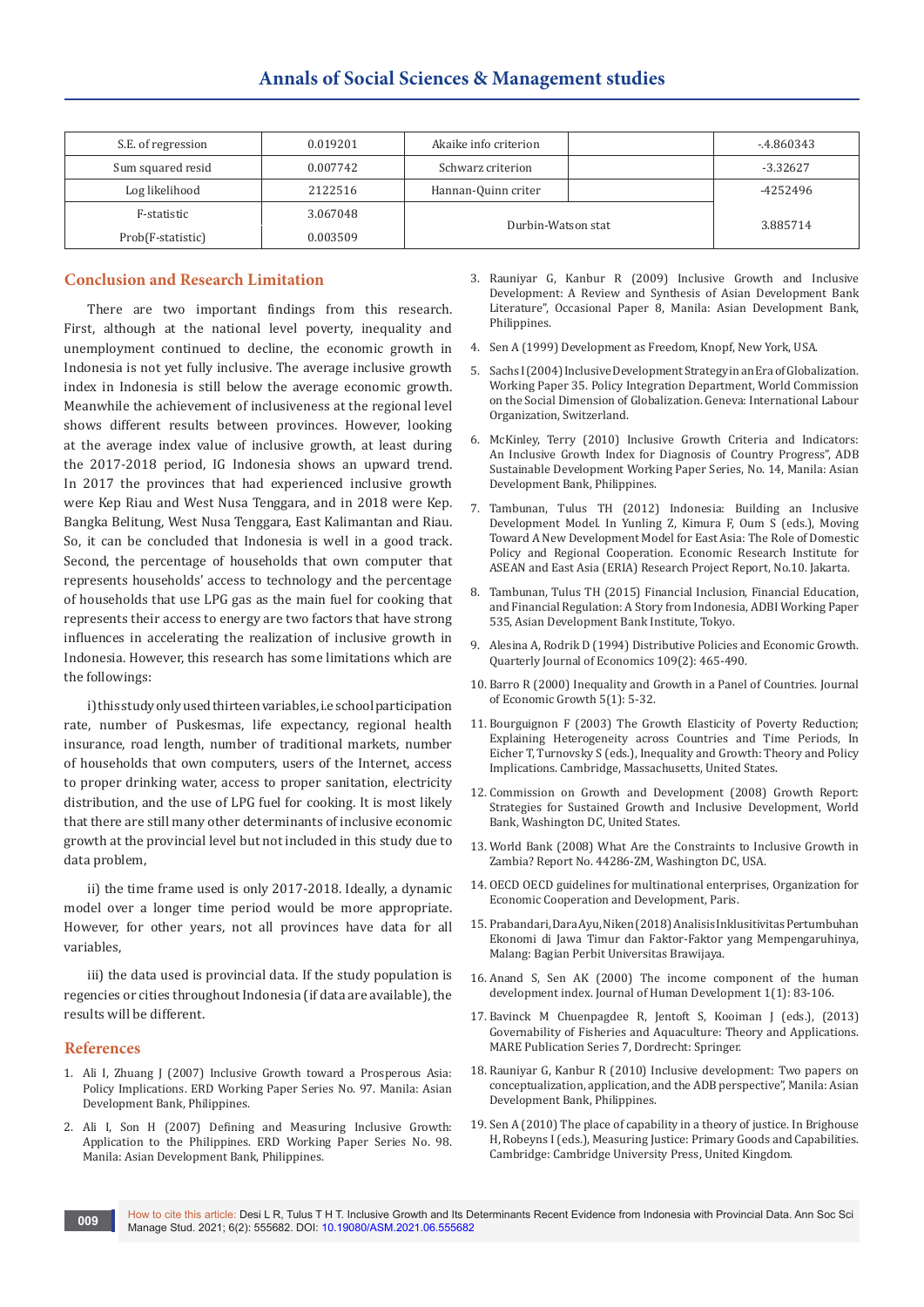- 20. UNDP (2010) Human Development Report 2010: The Real Wealth of Nations: Pathways to Human Development, United Nations Development Programme, New York.
- 21. ADB (2007) Long-Term Strategic Framework: Lessons from Implementation (2001–2006), Manila: Asian Development Bank.
- 22. ADB (2008) Strategy 2020: The Long-Term Strategic Framework of the Asian Development Bank, 2008–2010. Manila: Asian Development Bank, Philippines.
- 23. ADB (2012) Framework of Inclusive Growth Indicators 2012: Key Indicators for Asia and the Pacific: Special Supplement, 2<sup>nd</sup> edition, Manila: Asian Development Bank, Philippines.
- 24. OECD (2015) Better life initiative: Measuring well-being and progress, Paris: Organization for Economic Cooperation and Development.
- 25. Arsyad L, Ekonomi Pembangunan (1999) Yogyakarta: Bagian Penerbitan STIE YKPN,
- 26. Suchrcke, Marc Martin McKee, Regina Sauto Arce, Svetla Tsolova and Jørgen Mortensen (2005) The Contributuion of Health in The Economy in The European Union. Health and Consumer Protection European Communities, Luksemburg: European Communities.
- 27. Suryawati, Criswardani (2007) Memahami Kemiskinan Multidimensional.
- 28. Habito, Cielito F (2009) Patterns of Inclusive Growth in Developing Asia: Insights from an Enhanced Growth-Poverty Elasticity Analysis, ADBi Working Paper Series No. 145, Asian Development Bank Institute, Tokyo.
- 29. [Abosede AJ, Onakoya AB \(2013\) Entrepreneurship, economic](https://www.ijsse.org/articles/ijsse_v1_i3_375_387.pdf)  [development and inclusive growth. International Journal of Arts and](https://www.ijsse.org/articles/ijsse_v1_i3_375_387.pdf)  [Entrepreneurship1\(3\): 375–387.](https://www.ijsse.org/articles/ijsse_v1_i3_375_387.pdf)
- 30. Oxfam (2014a) Working for the Few. Political Capture and Economic Inequality, Oxfam Briefing Paper 178. Oxford Committee for Famine Relief, London.
- 31. Oxfam (2014b) Even it Up: Time to End Extreme Inequality, London: Oxford Committee for Famine Relief.
- 32. [Gupta, Joyeeta, Nicky RM, Pouwb and Mirjam AF, Ros-Tonen \(2015\)](https://link.springer.com/article/10.1057/ejdr.2015.30)  [Towards an Elaborated Theory of Inclusive Development. European](https://link.springer.com/article/10.1057/ejdr.2015.30)  [Journal of Development Research 27\(1\): 541–559.](https://link.springer.com/article/10.1057/ejdr.2015.30)
- 33. [Azwar \(2016\) Pertumbuhan Inklusif di Provinsi Sulawesi Selatan dan](https://jurnal.bppk.kemenkeu.go.id/jurnalbppk/article/view/128)  [Faktor-Faktor yang Mempengaruhinya. Jurnal Badan Pendidikan Dan](https://jurnal.bppk.kemenkeu.go.id/jurnalbppk/article/view/128)  [Pelatihan Keuangan 9\(2\): 216-242.](https://jurnal.bppk.kemenkeu.go.id/jurnalbppk/article/view/128)
- 34. Tambunan, Tulus TH (2016) Pembangunan Ekonomi Inklusif: sudah sejauh mana Indonesia? Jakarta: LP3ES.
- 35. Green, Anne, Francesca Froy, Erika Kispeter, Paul Sissons (2017) How international cities lead inclusive growth agendas Technical Report January, JRF organization, London.
- 36. Cahyadi, Ni Made Ayu Krisna, Sasongko, Putu Mahardika Adi Saputra (2018) Inclusive Growth and Leading Sector in Bali Province. Economic Journal of Emerging Markets 10(1): L99-L110.
- 37. Doumbia, Djeneba (2018) The Quest for Pro-poor and Inclusive Growth: The Role of Governance, Working Paper No.–50, Paris-Jourdan Sciences Economiques, Paris.
- 38. Sukwika T (2018) Peran Pembangunan Infrastruktur terhadap Ketimpangan Ekonomi Antar wilayah di Indonesia, Jurnal Wilayah dan Lingkungan 6(2): 115-130.
- 39. Singh M (2012) India's scholar Prime minister aims for inclusive development. Science, 335 (6071): 907-908.
- 40. Sanjaya I M (2014) Inklusi Keuangan dan Pertumbuhan Inklusif

sebagai Strategi Pengentasan kemiskinan di Indonesia. PhD thesis, Bogor: Institut Pertanian Bogor, Indonesia.

- 41. [Babajide, Abiola A, Folasade B, Adegboye, and Alexander E](https://www.econjournals.com/index.php/ijefi/article/view/1154/pdf)  [Omankhanlen \(2015\) Financial Inclusion and Economic Growth in](https://www.econjournals.com/index.php/ijefi/article/view/1154/pdf)  [Nigeria. International Journal of Economics and Financial Issues 5\(3\):](https://www.econjournals.com/index.php/ijefi/article/view/1154/pdf)  [629-637.](https://www.econjournals.com/index.php/ijefi/article/view/1154/pdf)
- 42. [Khan M, Serafeim G, Yoon A \(2010\) Corporate sustainability: first](https://papers.ssrn.com/sol3/papers.cfm?abstract_id=2575912)  [evidence on materiality. The Accounting Review 91\(6\): 1697-1724.](https://papers.ssrn.com/sol3/papers.cfm?abstract_id=2575912)
- 43. Thorbecke E (2006) The Evolution of the Development Doctrine: 1950–2005, UNU-WIDER Discussion Paper 2006/155. Helsinki: World Institute for Development Economics Research of the United Nations University.
- 44. Tandon A, Zhuang J (2007) Inclusiveness of Economic Growth in the People's Republic of China: What Do Population Health Outcomes Tell Us?, ERD Policy Briefs. No. 47, Manila: Asian Development Bank, Philippines.
- 45. Soni P (2007) Global solutions meeting local needs: Climate change policy instruments for diffusion on cleaner technologies in the smallscale industries in India. PhD thesis, VU University Amsterdam, Netherlands.
- 46. Ali I, Pro-Poor to Inclusive Growth: Asian Prescription", Economics and Research Departement Working Paper Series No. 28. Manila: Asian Development Bank, Philippines.
- 47. Sholihah, Dyah Hapsari Amalina (2014) Pertumbuhan Inklusif: Faktor-Faktor yang Memengaruhi dan Dampaknya Terhadap Kelas Menengah di Indonesia", Sekolah Pasca Sarjana. Bogor: Institut Pertanian Bogor, Indonesia.
- 48. Sanz M (2015) Micro and small industries, water and developing countries: A challenge for sustainability in Colombia", PhD thesis, Amsterdam: University of Amsterdam, Netherlands.
- 49. [Presetyo H, Sutopo W \(2018\) Industri 4.0: Telaah Klasifikasi Aspek dan](https://ejournal.undip.ac.id/index.php/jgti/article/view/18369)  [Arah Perkembangan Riset. Jurnal Teknik Industri. 13\(1\): 17-26.](https://ejournal.undip.ac.id/index.php/jgti/article/view/18369)
- 50. OECD (2018) Growing Unequal? Income Distribution and Poverty in OECD Countries, Paris: Organization for Economic Cooperation and Development.
- 51. Climate Commission (2013) The critical decade.
- 52. Maryaningsih N, Hermansyah O, Savitri M (2014) Pengaruh Infrastruktur terhadap Pertumbuhan Ekonomi Indonesia. Buletin Ekonomi Moneter dan Perbankan 17(1): 62-98.
- 53. Narayan D, Patel R, Schafft K, Rademacher A, Koch-Schulte S (2000) Voices of the Poor: Can Anyone Hear Us? Voices from 46 Countries. The World Bank, Washington DC.
- 54. Niimi Y (2009) Gender Equality and Inclusive Growth in Developing Asia. ADB Economics Working Paper Series. No. 186. Asian Development Bank, Philippines.
- 55. UNRISD (2013) Social and Solidarity Economy: A Pathway to Socially Sustainable Development? Geneva: The United Nations Research Institute for Social Development, New York.
- 56. Tang M (2008) Inclusive Growth and Poverty reduction in the People's Republic of China. Asian Development Review 25(1): 81-99.
- 57. World Bank (2009) The world bank annual report 2009 year in review, November. Washington DC, USA.
- 58. Klasen, Stephan, Measuring and Monitoring Inclusive Growth: Multiple Definitions, Open Questions, and Some Constructive Proposals. ADB Sustainable Development Working Paper Series No.12, Asian Development Bank, Philippines.